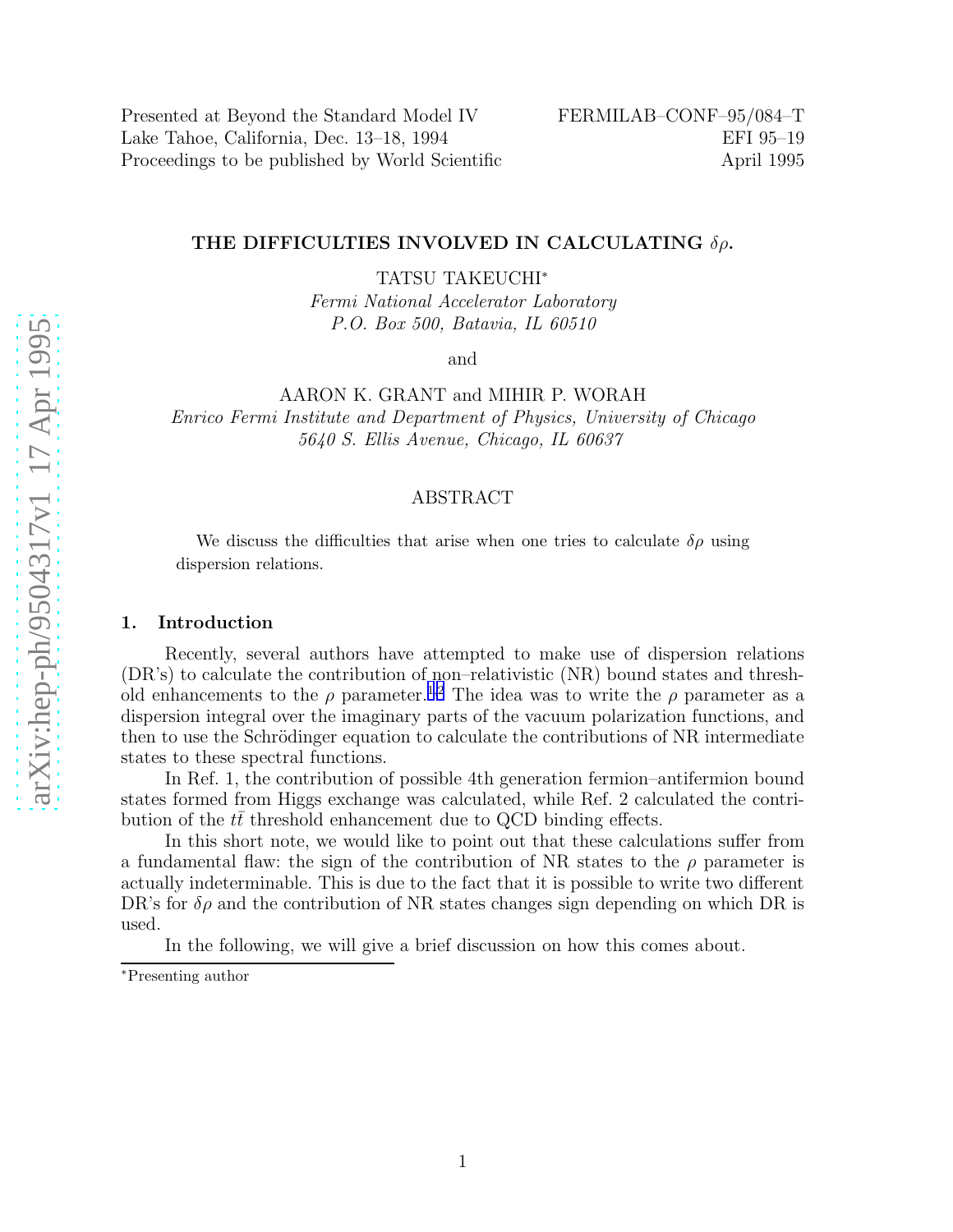# <span id="page-1-0"></span>2. The Dispersion Relations

Following Ref. 2 we introduce the following notation for current–current correlation functions:

$$
\Pi_{\mu\nu}(q) = -i \int d^4x e^{iq \cdot x} \langle 0|T^* [J_\mu(x)J_\nu(0)]|0\rangle
$$
  
\n
$$
= g_{\mu\nu} \Pi(s) + q_\mu q_\nu \lambda(s)
$$
  
\n
$$
= \left( g_{\mu\nu} - \frac{q_\mu q_\nu}{q^2} \right) \Pi(s) + \left( \frac{q_\mu q_\nu}{q^2} \right) \Delta(s)
$$
 (1)

where  $s = q^2$ . Note that

$$
\Delta(s) = \Pi(s) + s\lambda(s). \tag{2}
$$

Therefore,

$$
\Delta(0) = \Pi(0) \tag{3}
$$

unless  $\lambda(s)$  has a pole at  $s = 0$ . Now the shift of the  $\rho$  parameter away from its tree level value of  $\rho = 1$  is usually expressed as the difference between the *transverse* parts of the charged and neutral isospin current correlators:

$$
\delta \rho = \frac{1}{v^2} \left[ \Pi_{+-}(0) - \Pi_{33}(0) \right],\tag{4}
$$

where  $v \approx 246 \text{GeV}$  is the Higgs VEV. However, if we are considering the contribution of the 3rd or 4th generation fermions to  $\delta \rho$  as in Refs. 1 and 2, one can also express  $\delta \rho$ as a difference between the *longitudinal* parts since the  $\lambda$ -functions are free of poles at  $s = 0$ . Hence,

$$
\delta \rho = \frac{1}{v^2} \left[ \Delta_{+-}(0) - \Delta_{33}(0) \right]. \tag{5}
$$

Applying Cauchy's theorem to Eq. 4, we find the DR

$$
\delta \rho = \delta \rho^{\mathcal{T}}(\Lambda^2) + \delta R^{\mathcal{T}}(\Lambda^2),\tag{6}
$$

where

$$
\delta \rho^{T}(\Lambda^{2}) \equiv \frac{1}{v^{2}} \left[ \frac{1}{\pi} \int^{\Lambda^{2}} \frac{ds}{s} \left\{ \text{Im} \Pi_{+-}(s) - \text{Im} \Pi_{33}(s) \right\} \right],
$$
  
\n
$$
\delta R^{T}(\Lambda^{2}) \equiv \frac{1}{v^{2}} \left[ \frac{1}{2\pi i} \oint_{|s|=\Lambda^{2}} \left\{ \Pi_{+-}(s) - \Pi_{33}(s) \right\} \right].
$$
\n(7)

This was the DR used in Ref. 1. Alternatively, we can apply Cauchy's theorem to Eq. 5 and obtain

$$
\delta \rho = \delta \rho^{\mathcal{L}}(\Lambda^2) + \delta R^{\mathcal{L}}(\Lambda^2),\tag{8}
$$

where

$$
\delta \rho^{\mathcal{L}}(\Lambda^2) \equiv \frac{1}{v^2} \left[ \frac{1}{\pi} \int^{\Lambda^2} \frac{ds}{s} \left\{ \mathrm{Im} \Delta_{+-}(s) - \mathrm{Im} \Delta_{33}(s) \right\} \right],
$$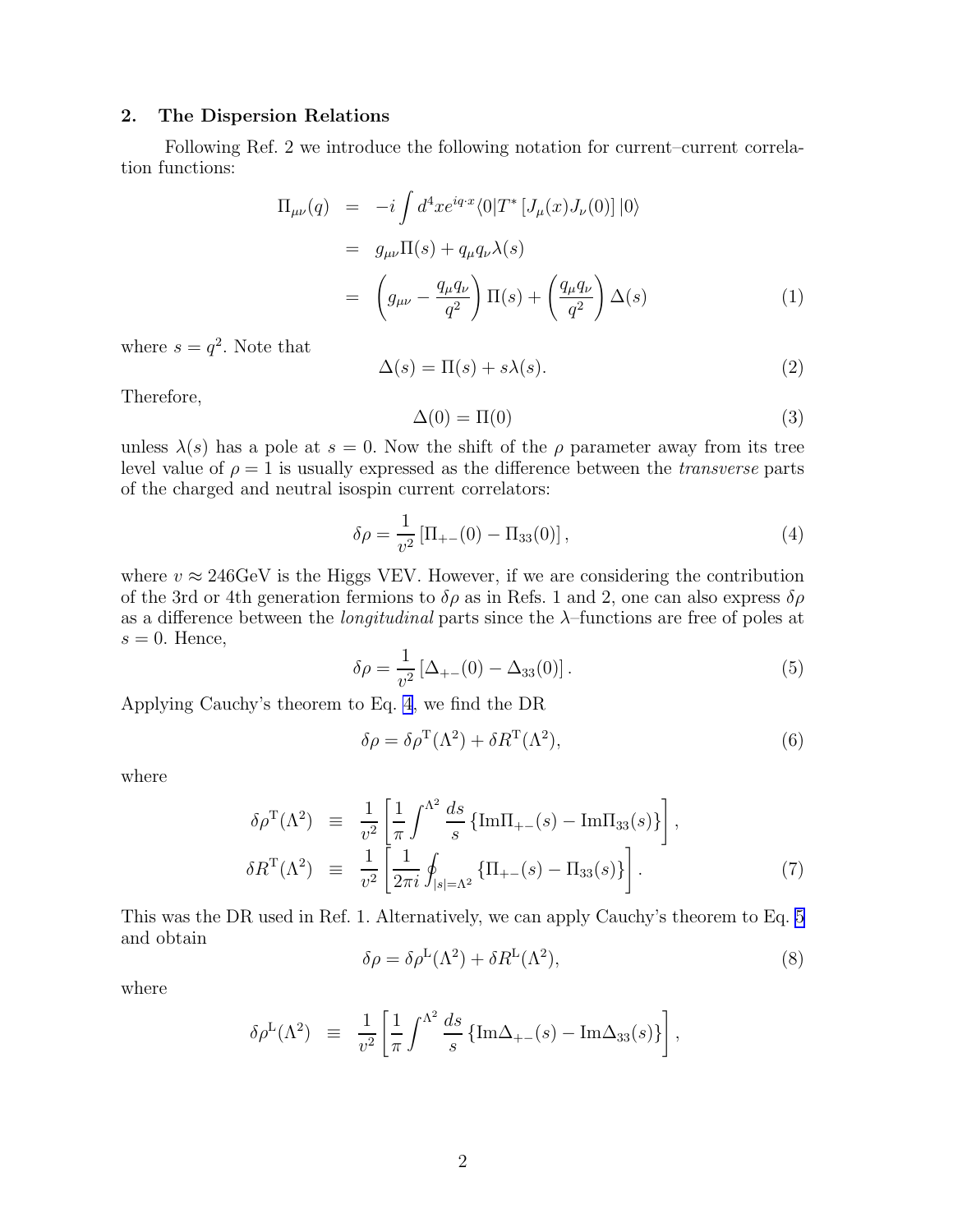$$
\delta R^{L}(\Lambda^{2}) \equiv \frac{1}{v^{2}} \left[ \frac{1}{2\pi i} \oint_{|s|= \Lambda^{2}} \left\{ \Delta_{+-}(s) - \Delta_{33}(s) \right\} \right]. \tag{9}
$$

This was the DR used in Ref. 2. We keep the radius of the integration contour  $\Lambda^2$  finite in our expressions since  $\delta R^{T}(\Lambda^{2})$  and  $\delta R^{L}(\Lambda^{2})$  may not necessarily converge to zero as  $\Lambda^2\to\infty.^3$  $\Lambda^2\to\infty.^3$ 

#### 3. Contribution of Non–Relativistic States

Now let us consider the contribution of NR states to  $\delta \rho^T(\Lambda^2)$  and  $\delta \rho^L(\Lambda^2)$ . In the NR limit, the imaginary parts of  $\Pi(s)$  and  $\Delta(s)$  can be obtained by solving for the Green's function of the Schrödinger equation.<sup>[4](#page-3-0)</sup> In particular, the bound state contributions are proportional to the value of the NR wavefunction evaluated at the origin squared. Spin 1 states contribute to  $-\text{Im}\Pi(s)$  while spin 0 states contribute to  $\text{Im}\Delta(s)$ . Since the NR potential has no spin dependent term, the spin 1 vector and spin 0 pseudoscalar states will have the exact same wavefunction. Therefore, the contribution of NR states to the spectral functions satisfies

$$
-\operatorname{Im}\Pi_{+-}^{\text{NR}}(s) = \operatorname{Im}\Delta_{+-}^{\text{NR}}(s), \qquad -\operatorname{Im}\Pi_{33}^{\text{NR}}(s) = \operatorname{Im}\Delta_{33}^{\text{NR}}(s), \tag{10}
$$

which implies

$$
\delta \rho_{\rm NR}^{\rm T} = -\delta \rho_{\rm NR}^{\rm L}.
$$
\n(11)

This shows that the sign of the contribution of NR states to the  $\rho$  parameter depends on the DR used. Since both Eqs. [6](#page-1-0) and [8](#page-1-0) must give the same result, the contribution of the relativistic states away from the threshold and the possible contribution from the integral around the circle at  $|s| = \Lambda^2$  must account for the difference.

## 4. Conclusion

We have shown that the sign of the contribution of NR states to  $\delta \rho$  depends on the DR used and is therefore indeterminable. One must include the contribution from the entire integration contour to get a meaningful result.

## Acknowledgements

This work was supported by the United States Department of Energy under Contract Number DE–AC02–76CH03000 (T.T.), and in part under Grant Number DE–FG02–90ER40560 (A.K.G. and M.P.W.).